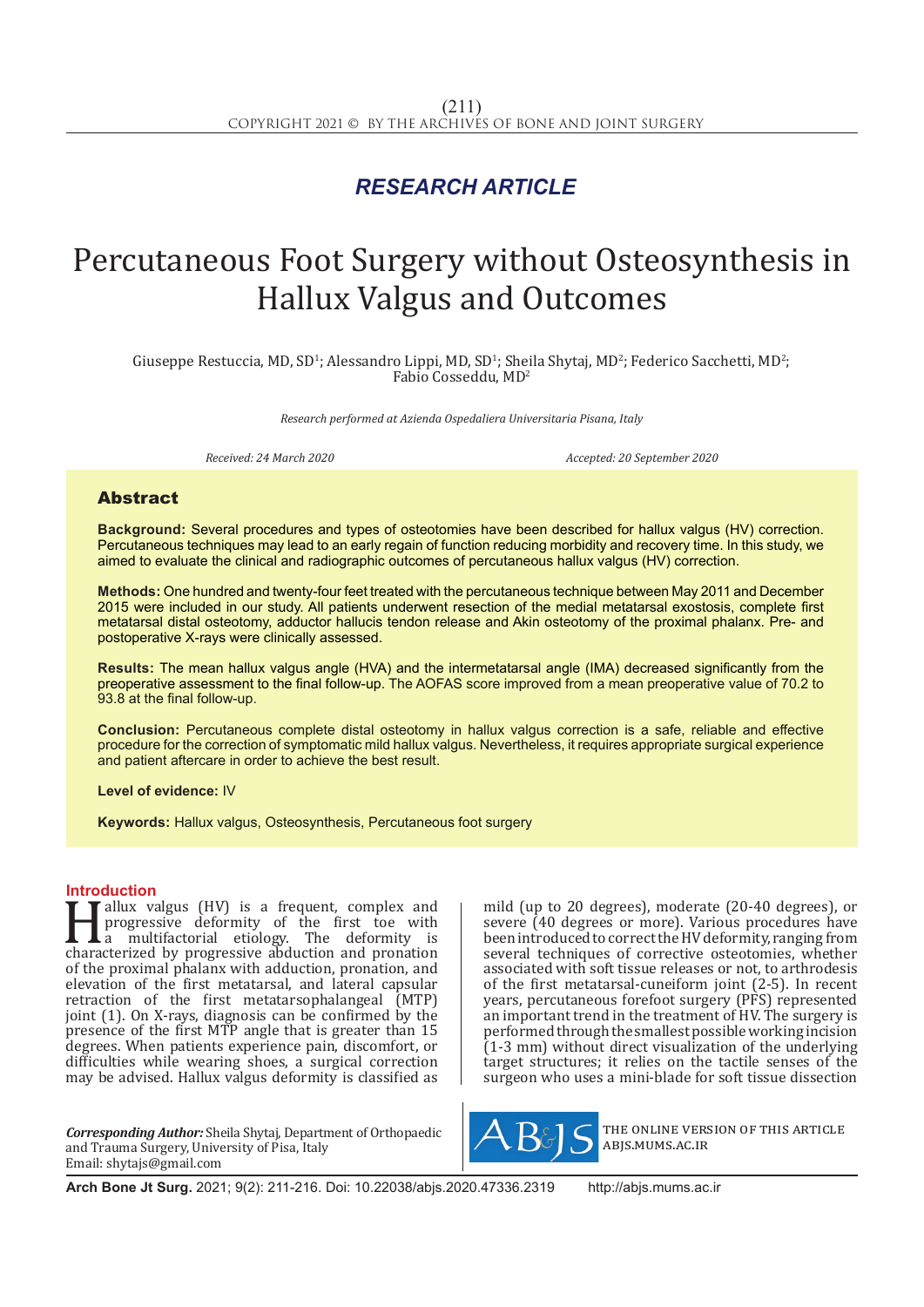THE ARCHIVES OF BONE AND JOINT SURGERY. ABJS.MUMS.AC.IR HALLUX VALGUS PERCUTANEOUS SUEGERY VOLUME 9. NUMBER 2. MARCH 2021

and a power rotary burr for osseous procedures. Percutaneous techniques are usually performed under intraoperative fluoroscopic guidance. Percutaneous forefoot surgery has shown several advantages when compared to traditional open surgery and minimally invasive surgeries (MISs) in terms of hospitalization, rehabilitation time and complications such as surgical site infection, pseudoarthrosis and metatarsal head necrosis. At the same time, it reduces operative times and patients' postoperative pain (6). However, the use of percutaneous techniques is not still globally accepted; few evidences are reported in the literature and there is still lack of trials comparing percutaneous surgery to MIS or open surgery (7-9). The main concern regarding PFS techniques is the risk of deformity recurrences that some authors believe to be much higher when compared to traditional or MIS techniques since there is no internal fixation. In this study, our aim was to evaluate the clinical and radiological outcomes in patients with mild to severe HV treated with PFS.

#### **Materials and Methods**

Between May 2011 and December 2015, 156 patients had undergone PFS for mild, moderate or severe HV in our institute. Of them, 124 met the following inclusion criteria: presence of a symptomatic hallux valgus deformity and radiographic evidence of a hallux valgus angle (HVA) >15° and an intermetatarsal angle (IMA) >8°. Patients with a neurologic HV, rheumatic or metabolic diseases, congenital foot deformities, previous foot surgeries, instability of the first tarsometatarsal joint, laxity, and stiffness or osteoarthritis of the first MTP joint were excluded. The study was conducted with the remaining 96 patients (124 feet).

All patients signed an informed consent in order to participate in this study. All procedures were performed by our senior author who also examined every single patient preoperatively and at follow-ups. Standard anteroposterior and lateral weight-bearing X-rays were taken preoperatively and at the final follow-up to measure and compare the following parameters: HVA,

first IMA, and distal metatarsal articular angle (DMAA) [Figure 1]. The HVA was calculated by measuring the angle between the mid-longitudinal axes of the first metatarsal and proximal phalanges, the IMA by measuring the angle between the longitudinal axes of the first and second metatarsal bones, and the DMAA by measuring the angle between the tangent line to the articular cartilage of the 1st metatarsal head and its longitudinal axis (10). The clinical assessment was made using the American Orthopaedic Foot and Ankle Society (AOFAS) score both preoperatively and during follow-up, while the results of the final follow-up were used for the statistical analysis (11).

#### *Surgical technique*

All patients underwent resection of the first medial metatarsal exostosis, complete first metatarsal distal osteotomy without hinges, adductor hallucis tendon release, and Akin osteotomy of the proximal phalanx (12). Ankle block anesthesia was performed on three spots; the tibial nerve, as it passes through the tarsal tunnel in the posterior malleolar space, the sensory branches of the superficial peroneal nerve, along a line between the anterior border of the two malleoli, and on the deep peroneal nerve, laterally to the tendon of the extensor hallucis longus. Several special surgical instruments including cutting instruments (Beaver blade), rasps for percutaneous surgery, straight burrs, wedge burrs and cylindrical burrs connected to a micromotor were used during the PFS procedures [Figure 2]. The patients were positioned in dorsal decubitus without a pneumatic tourniquet and under fluoroscopic control. An incision of 3 mm was performed on the plantar side of the medial border of the first metatarsal head (MTH), proximally to the medial sesamoid bone and deep within the first MTP joint capsule [Figure 3]. The capsule was then detached from the medial MTP exostosis by introducing a small rasp with a sweeping movement, after which a cylindrical burr (D: 3.1 mm - L: 15 mm) was introduced and used to reduce the bunion volume until a flat surface was achieved and confirmed radiologically. After the



**Figure 1. Hallux valgus of the left foot treated with PFS. In the preoperative (a) clinical and (b, c) radiological images, HVA was 42°, IMA was 10° and DMAA was 8°.** 

**DMAA: distal metatarsal articular angle, HVA: hallux valgus angle, IMA: intermetatarsal angle, PFS: percutaneous foot surgery.**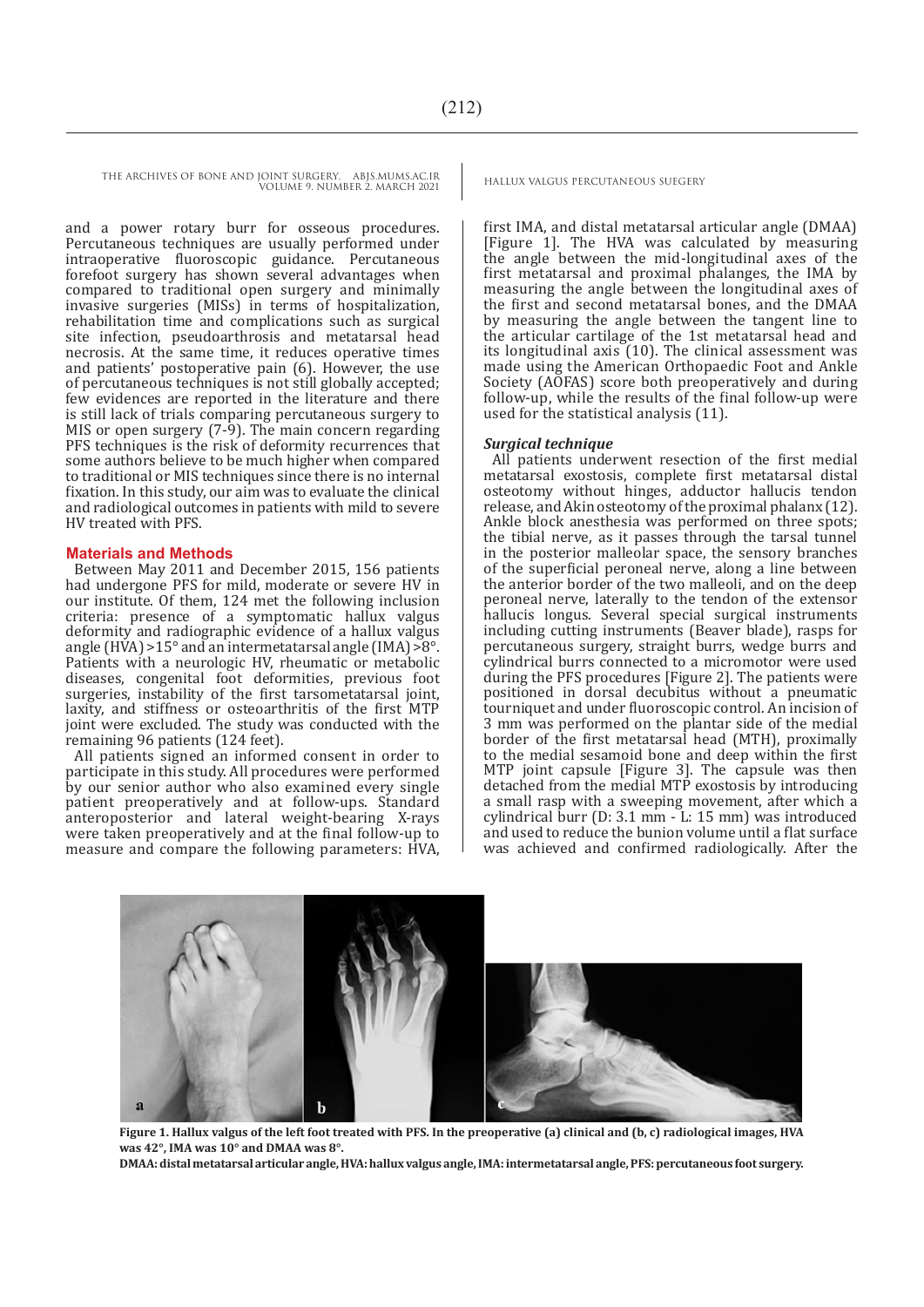VOLUME 9. NUMBER 2. MARCH 2021

œ

resection, we removed the intracapsular bone debris using saline solution and specific rasps. Through the same incision, a Shannon straight burr (D: 2 mm - L: 15 mm) was positioned to the bone surface at the metaphysis. An extraarticular osteotomy was performed perpendicular to the long axis of the second MTH in anteroposterior view, while in the lateral view, the osteotomy was begun dorsally perpendicular to the long axis of the first MTH and then given a 45° slope, in a dorsal-distal to plantar-proximal direction. Once the osteotomy was complete and the bone was free to move, a direct, lateral translation of the MTH was performed and radiographically checked [Figure 4]. Then, through a 3 mm dorsal incision at the first MTP joint, a blade was inserted parallel to the extensor tendons deeply within the joint and was advanced to the point of insertion of the adductor hallucis tendon at the base of the proximal phalanx to perform tenotomy of the adductor hallucis. A percutaneous Akin incomplete osteotomy of the proximal metaphysis was performed using a Shannon burr from dorsal to plantar without damaging the lateral cortex. All incisions were closed with resorbable



**Figure 4. Osteotomy line. PFS: percutaneous foot surgery**

THE ARCHIVES OF BONE AND JOINT SURGERY. ABJS.MUMS.AC.IR HALLUX VALGUS PERCUTANEOUS SUEGERY



**Figure 2. A wedge burr (left) and a Beaver blade (right). Figure 3. Hallux valgus of the left foot treated with PFS. Surgical incision is made on the plantar side of the medial border of the first metatarsal.** 

**PFS: percutaneous foot surgery**

sutures and the metatarsal osteotomy was stabilized using a functional bandage [Figure 5]. Applying a gentle traction to overcorrect the first toe, a gauze was placed between the first and the second toe and then crossed over the medial aspect of the bunionectomy. The gauze was then fixed with a tape for bandaging. All patients were then fitted a postoperative shoe with a rigid sole for a period of 35 days and were then immediately allowed to walk. The first follow-up was performed after two weeks with a radiographic control, suture removal and replacing the bandages always in gentle overcorrection. On the postoperative 35th day, the bandage was removed



**Figure 5. Hallux valgus of the left foot treated with PFS. Intraoperative (a) anteroposterior and (b) oblique fluoroscopic images. PFS: percutaneous foot surgery**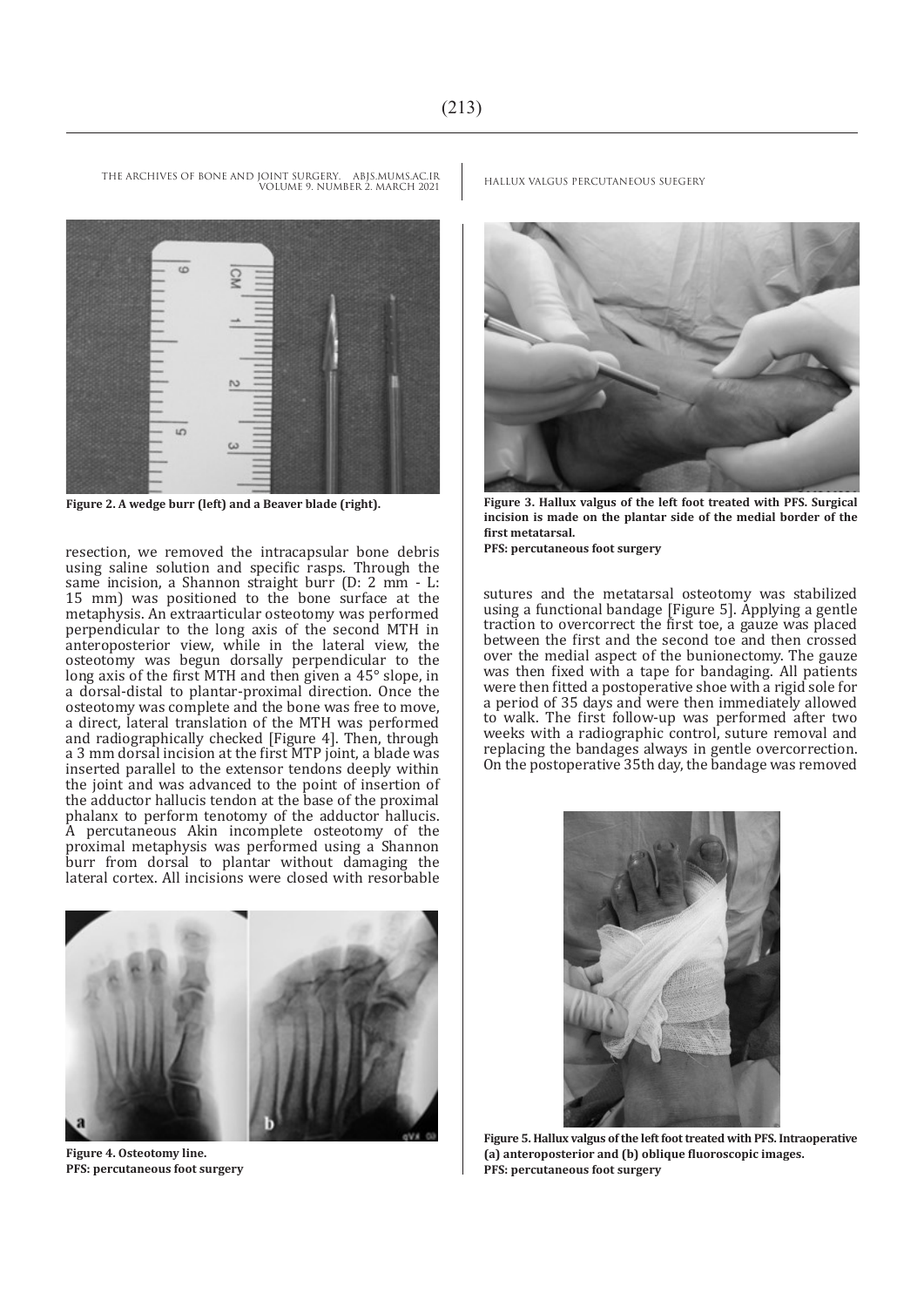

**Figure 6. Hallux valgus of the left foot treated with PFS. Corrective bandage application. PFS: percutaneous foot surgery**

THE ARCHIVES OF BONE AND JOINT SURGERY. ABJS.MUMS.AC.IR HALLUX VALGUS PERCUTANEOUS SUEGERY

VOLUME 9. NUMBER 2. MARCH 2021

and a silica interdigital separator was applied between the first and the second toe. The patients could fit in a common but large shoe and walk normally bearing full weight. In order to regain the mobility of the first MTP and interphalangeal (IP) joints, patients were given an exercise program. On the 60th day postoperatively, anteroposterior and lateral weight-bearing X-rays were taken [Figure 6].

#### *Statistical analysis*

The differences between pre- and postoperative mean values for each parameter were calculated. Student's two-tailed test was performed for statistical evaluation of the AOFAS clinical scores and the mean angle values, and in order to detect the differences of greater or less than 20 degrees in the postoperative HVA in relation to the preoperative IMA.

#### **Results**

The mean follow-up time was 46.7 months (range: 23 to 92 months). The mean age at the time of surgery was 62.5 years (95% CI: 60.7-64.3) [Table 1]. The mean HVA was measured as 34.2° preoperatively (95% CI: 31.7- 35.9) and 14.4° at the final follow-up (95% CI: 13.4- 15.5), showing a significant mean correction of 19.7° (95% CI: 18.5-21; *P<0.0001*). Postoperatively, the mean IMA decreased from 14.8° (95% CI: 14-15.6) to 9.5° (95% CI: 8.8-9.7), showing a significant mean correction of 5.8° (95% CI: 5.2-6.2; *P<0.0001*). The mean DMAA decreased from 8.2°±5° (95% CI: 7-9.4) to 7.7° (95% CI: 6.7-8.7), which meant a mean correction of 0.3° (95%

**Table 1. Some characteristics and radiographic measurements of the hallux valgus patients**

| <b>Characteristics</b>   | Mean | IC 95%        |
|--------------------------|------|---------------|
| Age                      | 62.5 | $60.7 - 64.3$ |
| Final follow up (months) | 46.7 | 23-92         |
| <b>HVA</b>               | 34.2 | $31.7 - 35.9$ |
| <b>IMA</b>               | 14.8 | $14 - 15.6$   |
| <b>DMAA</b>              | 8.2  | $7 - 9.4$     |

DMAA: distal metatarsal articular angle, HVA: hallux valgus angle, IMA: intermetatarsal angle.

CI: -1.5-0.7; *P=0.498*) [Table 2]. However, the difference was insignificant. The mean AOFAS score jumped to 93.8 (95% CI: 92.4-95.3) from the preoperative mean of 70.2 (95% CI: 65.3-77.1). Patients who had a previous IMA of more than 20° resulted in a mean correction of HVA of 9.8° less on average (95% CI: 6.7-12.9; *P<0.001*) when compared to the group of patients with a preoperative IMA less than 20°. At the final follow-up, we did not observe any recurrences or unhealed osteotomies. None of our cases developed osteonecrosis, infections or significant stiffness. Incomplete correction of deformity was reported in 11 feet (8.9%) resulting in an HVA of more than 20°. We observed 12 feet (9.7%) with a transfer metatarsalgia and two feet (1.6%) with an overcorrection of HV postoperatively.

| Table 2. Comparison of the pre- and postoperative radiographic measurements |                        |                 |                        |              |  |
|-----------------------------------------------------------------------------|------------------------|-----------------|------------------------|--------------|--|
|                                                                             | Pre operative (IC 95%) | Final follow up | <b>Difference</b>      | P-value      |  |
| <b>HVA</b>                                                                  | $34.2$ (31,7-35,9)     | 14.4            | $19.7(18.5 - 21)$      | ${}< 0.0001$ |  |
| ' IMA                                                                       | $14.8(14-15,6)$        | 9.5             | $5.8(5.2 - 6.4)$       | < 0.0001     |  |
| <b>DMAA</b>                                                                 | $8.2(7-9.4)$           | 7.7             | $0.3$ ( $-1.5 + 0.7$ ) | 0.498        |  |

DMAA: distal metatarsal articular angle, HVA: hallux valgus angle, IMA: intermetatarsal angle.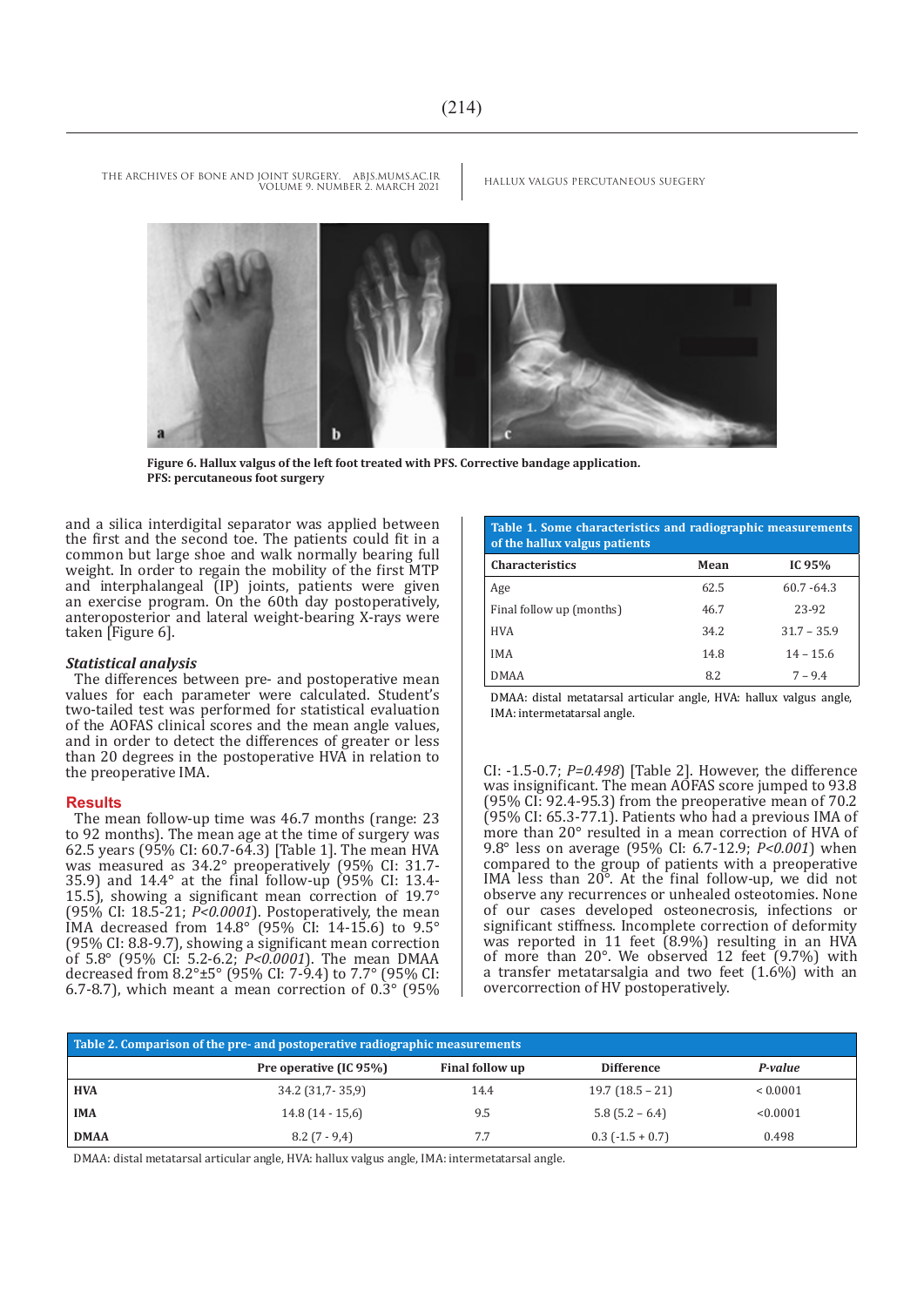THE ARCHIVES OF BONE AND JOINT SURGERY. ABJS.MUMS.AC.IR HALLUX VALGUS PERCUTANEOUS SUEGERY VOLUME 9. NUMBER 2. MARCH 2021

#### **Discussion**

Our study is a retrospective, single-center and singlesurgeon study performed to evaluate the outcomes in patients suffering from mild to severe HV who were treated with PFS without osteosynthesis and were followed up for an average period of 46.7 months. Naturally, it is affected by limitations such as the lack of a control group with similar patients treated with the traditional techniques in the same institution, and the retrospective design. Nevertheless, considering the size of the population involved and the significance of the results, we believe these aspects had partially affected our results. Our functional and radiological outcomes were comparable to those obtained by other authors that performed percutaneous distal osteotomies for HV correction (9, 13). The review of Caravelli *et al.* included four studies in which a total of 717 feet with HV were treated with the percutaneous technique and achieved a correction of approximately 14° in each foot (13). In the review of Bia *et al*., of the 18 studies included, four referred to percutaneous surgery with a total of 504 feet, and a correction ranging from 20° to 30° was achieved (9).

The radiological data revision underlined a lower rate of correction for DMAA, as was the case in other series of the same author (14). Nevertheless, we believe that a good HV correction with no recurrence can be achieved basically when the articular congruency of the first MTP joint is restored, regardless of the DMAA.

The key points of our technique are the absence of internal fixation, the extraordinary features of the osteotomy and the immediate postoperative weightbearing.

In our series, no recurrences or nonunions were observed. Kadakia *et al.* described a high rate (69%) of nonunion following percutaneous distal osteotomy stabilized with K-wires (15). The author ascribes his results to the loss of correction when the K-wire is removed since it pushes the distal phalanx in an increased varus position maintained only by the K-wire itself. In our technique, the absence of a hardware gives almost immediately the definitive correction, without the risk of overestimation. Since there is no fixation, an instability of the osteotomy leading to a delayed healing may be expected. Nevertheless, we did not observe any case of nonunion. We believe that an osteotomy with a slight obliquity (from dorsal to ventral) provides much more stability than a transverse one, especially during weightbearing, allowing the MTH to reach its right position.

In our series, we did not observe any cases of osteonecrosis of the MTH. Since Jones *et al.* remarked the importance of preserving the insertions of the MTP capsule in order to maintain the blood supply to the MTH, we always preferred to perform an extraarticular osteotomy (16).

Our clinical results were positive and patients overall were satisfied. When compared to those obtained by other authors both with percutaneous and other techniques, our results varied from theirs. Bauer *et al.* reported a postoperative AOFAS score of 87.5 performing a Reverdin-Isham percutaneous osteotomy, while Trnka

*et al.* reported an average of 90 points after open Chevron osteotomy on 89 feet  $(17, 18)$ .

Percutaneous forefoot surgery without osteosynthesis provides a quick functional recovery with mild to moderate postoperative pain, in addition to other benefits such as the use of local anesthesia, the use of a low-speed burr, the absence of a tourniquet, and the absence of a hardware fixation; all features which reduce the risk of thermal and vascular damage to the bone and soft tissues. Patients can immediately walk with full weight-bearing wearing a rigid sole shoe with mild pain and achieve a quick return to daily activities.

We had no cases of postoperative stiffness of the first MTP joint in our series, which is one of the most feared and reported complications during open correction (18, 19) and is prevented through abundant and frequent lavage. Patients who experienced a transfer metatarsalgia were treated conservatively with adequate supporting insoles; only two cases required further surgical correction.

Interestingly, we observed that patients who had a preoperative IMA of more than 20° reported a lower rate of HVA correction when compared to those who had a previous IMA less than 20°. Moreover, we noticed that patients who had a severe HVA but an IMA of less than 20° still had an acceptable correction during the followup period. Therefore, we suggest that the evaluation of both HVA and IMA is of primary importance in order to select the patients who can benefit from our technique, excluding those with an IMA more than 20°, especially when associated to a hypermobility of the first tarsometatarsal joint. For moderate to severe deformity with an IMA of more than 20°, a proximal metatarsal osteotomy should be considered since it allows better correction of the IMA compared to a distal osteotomy (20, 21).

Based on the results of our study we can consider the PFS for HV correction as safe and effective for mild to moderate HV as traditional surgery. Nevertheless it is crucial to be aware of some pitfalls. First of all the first MTT osteotomy should be complete and extra-articular in order to protect the blood supply to the metatarsal head and to permit its free lateral translation. Second, but not less important is the correct indication for PFS: it should be based on a global preoperative evaluation of foot anatomy: we believe that a preoperative IMA  $< 20$ degrees and a good stability of the first tarso-metatarsal joint are crucial for a satisfactory result.

Two key points of the percutaneous technique are the absence of internal fixation and the immediate postoperative weigh bearing, with much more comfort to the patient. However to allow a good positioning of the MTT head during ambulation it is fundamental the orientation of the MTT osteotomy and a correct bandage avoiding the dorsal and/or medial migration of the head.

In conclusion, we can consider PFS without osteosynthesis a safe and effective method for the correction of mild to moderate HV. However, despite its apparent simplicity, this kind of surgery requires appropriate surgical experience and the development of a good tactile sensation, considering that all procedures